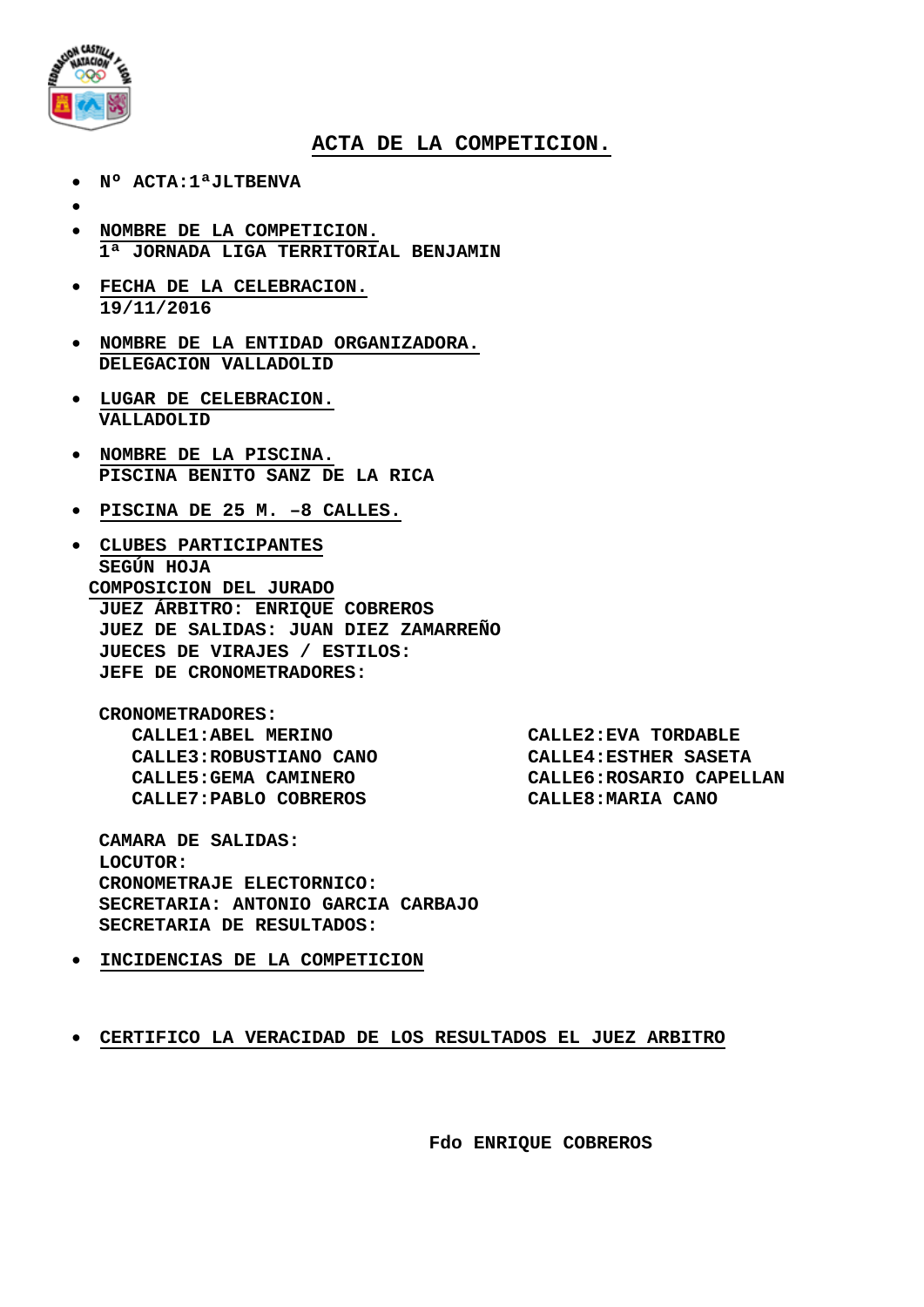



**VALLADOLID**

## **1ª J. LIGA TERRITORIAL BENJAMIN VA, 18 NOVIEMBRE 2016**

Datos técnicos: Piscina de 25 m., Cronometraje Manual

|       | Club                                     | <b>Hombres</b> | <b>Mujeres</b> | <b>Total</b> |
|-------|------------------------------------------|----------------|----------------|--------------|
| 00843 | <b>C.D. NATACION MEDINENSE</b>           |                |                |              |
| 01005 | C.N. RIAVALL                             |                |                | 2            |
| 01027 | C.N. MORELIA                             |                |                | 8            |
| 01351 | C.D. TORRELAGO WELLNESS                  | 12             | 5              | 17           |
| 01473 | <b>CLUB NATACION CAMPO</b>               | 4              |                | 5            |
| 01475 | <b>CLUB TRITOR - TRIATLON TORDESILLA</b> | 5              | 5              | 10           |
| P0904 | C.D. PARQUESOL                           |                | 9              | 18           |
|       |                                          | 35             | 32             | 67           |

**SIMSL** SW.PARTICIPANTES.V01P.rtf Información correcta a 23:56:29 18/11/2016 SPORTEC Sistemas de Información, MSL Software - www.msl.es

Junta de Castilla y León







CASTILLA Y LEÓN



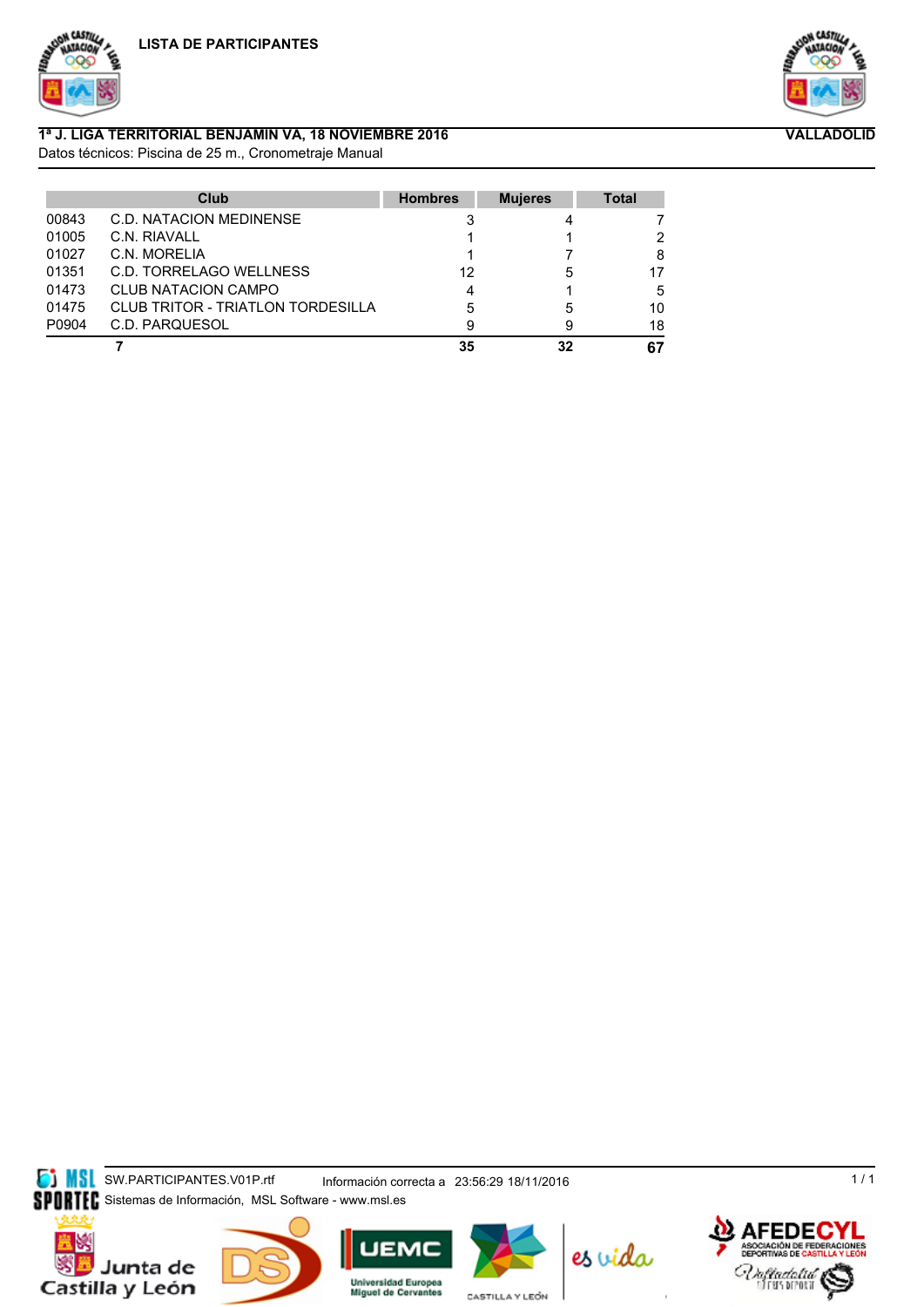

### Datos técnicos: Piscina de 25 m., Cronometraje Manual **1ª J. LIGA TERRITORIAL BENJAMIN VA, 18 NOVIEMBRE 2016 VALLADOLID**

**18/11/2016**

| RK. | Licencia | <b>Nombre</b>                           | Club<br>T.R.<br>Año | Resultado                                                                                                                                          |
|-----|----------|-----------------------------------------|---------------------|----------------------------------------------------------------------------------------------------------------------------------------------------|
| 1   |          | 071188597 ARIAS DIEZ MARIO              | 2005 T. WELLEI      | $\overline{50}$<br>$\overline{1:}12.25$ $\overline{200}$<br>$2:33.25$ ! $400$<br>$33.72$ <sup>100</sup><br>5:15.78<br>5:15.78                      |
|     |          |                                         |                     | 33.72<br>38.53<br>2:42.5<br>1:21.0                                                                                                                 |
| 2   |          | 071233539 RENEDO SAEZ HECTOR            | 2005 T. WELLEI      | 50<br>$1:17.26$ <sup>200</sup><br>$2:43.94$ <sup>1400</sup><br>5:38.22<br>36.41 ! 100<br>5:38.22                                                   |
|     |          |                                         |                     | 40.85<br>36.41<br>1:26.6<br>2:54.2                                                                                                                 |
| 3   |          | 012433660 GARROTE ESCALANTE OSCAR       | 2005 MORELIA        | $\overline{50}$<br>$37.63$ ! $100$<br>$2:48.23$ ! $400$<br>5:38.59<br>1:19.92! 200<br>5:38.59                                                      |
|     |          |                                         |                     | 37.63<br>42.29<br>1:28.3<br>2:50.3                                                                                                                 |
| 4   |          | 012429155 SANZ PASTOR ISMAEL            | 2005 T. WELLEI      | 50<br>37.46 100<br>1:19.01 200<br>2:48.89 400<br>5:48.71<br>5:48.71                                                                                |
|     |          |                                         |                     | 41.55<br>1:29.8<br>2:59.8<br>37.46                                                                                                                 |
| 5   |          | 071319229 MISIEGO SAEZ MARCOS           | 2005 T. WELLEI      | 50<br>5:57.06<br>36.97! 100<br>$1:20.62$ <sup>200</sup><br>$2:51.81$ , 400<br>5:57.06                                                              |
|     |          |                                         |                     | 36.97<br>43.65<br>1:31.1<br>3:05.2                                                                                                                 |
| 6   |          | 071208835 GARCÍA COLINO IVAN            | 2005 T. WELLEI      | $\overline{50}$<br>5:58.34<br>$39.25$ ! $100$<br>$2:56.44$ ! $400$<br>1:23.22 200<br>5:58.34                                                       |
|     |          |                                         |                     | 39.25<br>43.97<br>1:33.2<br>3:01.9                                                                                                                 |
| 7   |          | 012472457 LLORENTE GONZALEZ JUAN MANUEL | 2005 PARQUE         | 50<br>1:25.97 200<br>$2:58.15$ , 400<br>6:03.71<br>40.20 100<br>6:03.71                                                                            |
|     |          |                                         |                     | 40.20<br>45.77<br>1:32.1<br>3:05.5                                                                                                                 |
| 8   |          | 012509444 PUCHE GONZÁLEZ HUGO           | 2005 MEDINEN        | 50<br>$39.45$ , $100$<br>$1:25.88$ <sup>200</sup><br>$2:59.77$ <sup>1400</sup><br>6:05.00<br>6:05.00                                               |
|     |          |                                         |                     | 39.45<br>46.43<br>1:33.8<br>3:05.2                                                                                                                 |
| 9   |          | 071322773 MARTIN MARTIN ADRIAN          | 2005 T. WELLEI      | $50^{-}$<br>$2:56.91$ ! $400$<br>$38.19^{1700}$<br>1:22.91 200<br>6:10.28<br>6:10.28                                                               |
|     |          |                                         |                     | 38.19<br>44.72<br>1:34.0<br>3:13.3                                                                                                                 |
| 10  |          | 071181402 BARRERO MIGUEL JUAN NICOLAS   | 2005 T. WELLEI      | 50<br>$1:22.57$ <sup>200</sup><br>$2:58.22$ <sub>, 400</sub><br>37.59 100<br>6:16.35<br>6:16.35                                                    |
|     |          |                                         |                     | 37.59<br>44.98<br>1:35.6<br>3:18.1                                                                                                                 |
| 11  |          | 021730121 RODRIGUEZ CASTRO DIEGO        | 2005 TRITOR         | $\overline{50}$<br>$1:26.72$ <sup>200</sup><br>$3:04.45$ <sup>1400</sup><br>6:19.96<br>40.53!100<br>6:19.96                                        |
|     |          |                                         |                     | 40.53<br>46.19<br>1:37.7<br>3:15.5                                                                                                                 |
| 12  |          | 021730403 GRACIA NIETO IVAN             | 2005 TRITOR         | $\overline{50}$<br>$37.09$ ! $100$<br>$1:41.09$ $200$<br>$2:56.25$ ! $400$<br>6:23.03<br>6:23.03                                                   |
|     |          |                                         |                     | 37.09<br>1:04.0<br>1:15.1<br>3:26.7                                                                                                                |
| 13  |          | 012433289 LAZARO CASTAÑO BRUNO          | 2005 T. WELLEI      | 50<br>42.19! 100<br>$1:29.66$ <sup>200</sup><br>$3:10.69$ ! $400$<br>6:30.78<br>6:30.78                                                            |
|     |          |                                         |                     | 42.19<br>47.47<br>3:20.0<br>1:41.0                                                                                                                 |
| 14  |          | 021730581 SANDONIS CARRASCO MARIO       | 2005 TRITOR         | $\overline{50}$<br>$\overline{1:34.03}$ $\overline{200}$<br>$3:15.83$ <sup>1400</sup><br>44.28 100<br>6:32.20<br>6:32.20                           |
|     |          |                                         |                     | 44.28<br>49.75<br>1:41.8<br>3:16.3                                                                                                                 |
| 15  |          | 071233774 ACERA BARRIOS ALEJANDRO       | 2005 CNCAMP         | $50-$<br>$46.19$ <sup>100</sup><br>$\overline{1:36.80}$ $\overline{200}$<br>$3:20.87$ ! $400$<br>6:52.87<br>6:52.87                                |
|     |          |                                         |                     | 46.19<br>1:44.0<br>3:32.0<br>50.61                                                                                                                 |
| 16  |          | P09041401 GOMEZ DE LA FUENTE DANIEL     | 2005 PARQUE         | 50<br>$\overline{1:33.46}$ $\overline{200}$<br>$3:22.34$ <sup>1400</sup><br>7:03.81<br>7:03.81<br>42.06, 100                                       |
|     |          |                                         |                     | 42.06<br>51.40<br>1:48.8<br>3:41.4                                                                                                                 |
| 17  |          | 008241813 DIMITROV DIMITROV RUSLAN      | 2005 CNCAMP         | 50<br>7:11.67<br>40.99 100<br>$1:35.20$ , $200$<br>$3:22.20$ <sup>1400</sup><br>7:11.67                                                            |
|     |          |                                         |                     | 40.99<br>54.21<br>1:47.0<br>3:49.4                                                                                                                 |
| 18  |          | P09041402 GOMEZ DE LA FUENTE MARIO      | 2005 PARQUE         | $\overline{50}$<br>7:16.58<br>44.02, 100<br>$1:35.45$ $200$<br>$3:27.12$ ! $400$<br>7:16.58                                                        |
|     |          |                                         |                     | 44.02<br>51.43<br>1:51.6<br>3:49.4                                                                                                                 |
| 19  |          | 071324236 LLORENTE TORDABLE RODRIGO     | 2005 RIAVALL        | 50<br>$1:43.71$ <sup>200</sup><br>7:19.89<br>48.38 100<br>$3:38.33$ <sup>1400</sup><br>7:19.89                                                     |
|     |          |                                         |                     | 48.38<br>55.33<br>1:54.6<br>3:41.5                                                                                                                 |
| 20  |          | 012345212 DOMINGUEZ PERROTE IVAN        | 2005 MEDINEN        | 50<br>$\overline{53.17}$ , $\overline{100}$<br>$\overline{1:52.29}$ $\overline{200}$<br>$\overline{3:}47.01$ <sup>1400</sup><br>7:42.89<br>7:42.89 |
|     |          |                                         |                     | 53.17<br>59.12<br>1:54.7<br>3:55.8                                                                                                                 |

RT: RETIRADO NP: NO PRESENTADO

DVI: DESC. VIRAJE IRREGULA DSA: DESC. SALIDA ANTICIP<br>DSI: DESC. SALIDA IRREGULA DNI: DNI

DLI: DESC LLEGADA IRREGUL BAJ: BAJA DES: DESCALIFICADO

CASTILLA Y LEÓN

**SW.RESULTADOS\_PRUEBA.1-40 Información correcta a 0:17:49 19/11/2016** 

SPORTEC Sistemas de Información, MSL Software - www.msl.es













 $\overline{1/2}$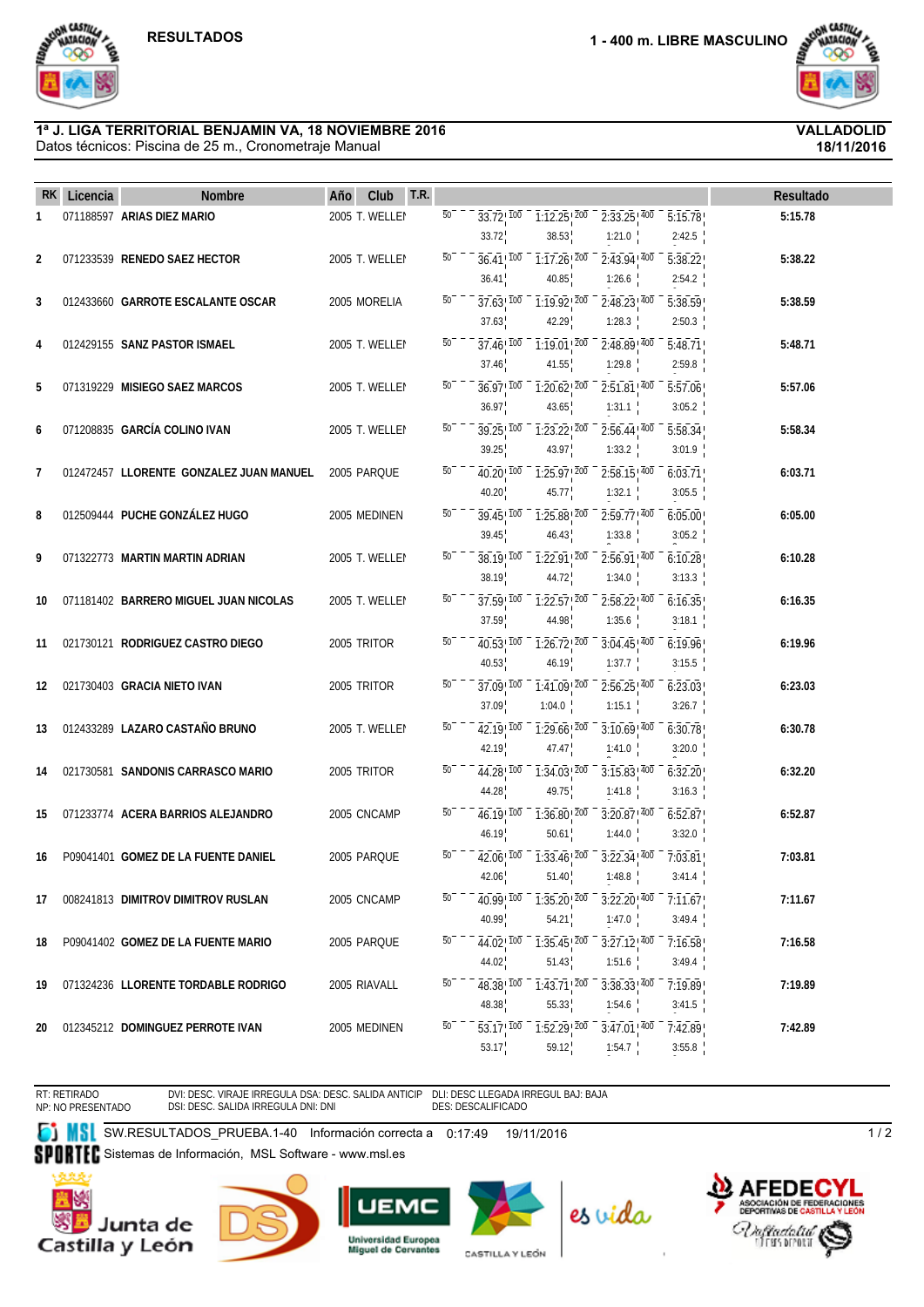

**18/11/2016**

### Datos técnicos: Piscina de 25 m., Cronometraje Manual **1ª J. LIGA TERRITORIAL BENJAMIN VA, 18 NOVIEMBRE 2016 VALLADOLID**

| <b>RK</b> | Licencia | <b>Nombre</b>                     | Año | Club           | T.R. |    |           |                          |                  |         | Resultado  |
|-----------|----------|-----------------------------------|-----|----------------|------|----|-----------|--------------------------|------------------|---------|------------|
| 21        |          | 071205047 SAN JOSE MATA ALVARO    |     | 2005 TRITOR    |      | 50 | 44.82 100 | $1:40.19$ <sup>200</sup> | $3:41.70^{+400}$ | 7:59.66 | 7:59.66    |
|           |          |                                   |     |                |      |    | 44.82     | 55.37                    | 2:01.5           | 4:17.9  |            |
|           |          | 071184116 MARTINEZ VILLORIA OSCAR |     | 2005 T. WELLEI |      |    |           |                          |                  |         | <b>BAJ</b> |
|           |          |                                   |     |                |      |    |           |                          |                  |         |            |
|           |          | 071323568 CORTES LAZARO PABLO     |     | 2005 PARQUE    |      |    |           |                          |                  |         | BAJ        |
|           |          |                                   |     |                |      |    |           |                          |                  |         |            |
|           |          | 071316404 PÉREZ FRANCISCO MARCOS  |     | 2005 CNCAMP    |      |    |           |                          |                  |         | <b>DVI</b> |

RT: RETIRADO NP: NO PRESENTADO DVI: DESC. VIRAJE IRREGULA DSI: DESC. SALIDA IRREGULA DSA: DESC. SALIDA ANTICIP DNI: DNI DLI: DESC LLEGADA IRREGUL DES: DESCALIFICADO BAJ: BAJA

**SI MSL** SW.RESULTADOS\_PRUEBA.1-40 Información correcta a 0:17:49 19/11/2016

SPORTEC Sistemas de Información, MSL Software - www.msl.es









CASTILLA Y LEÓN



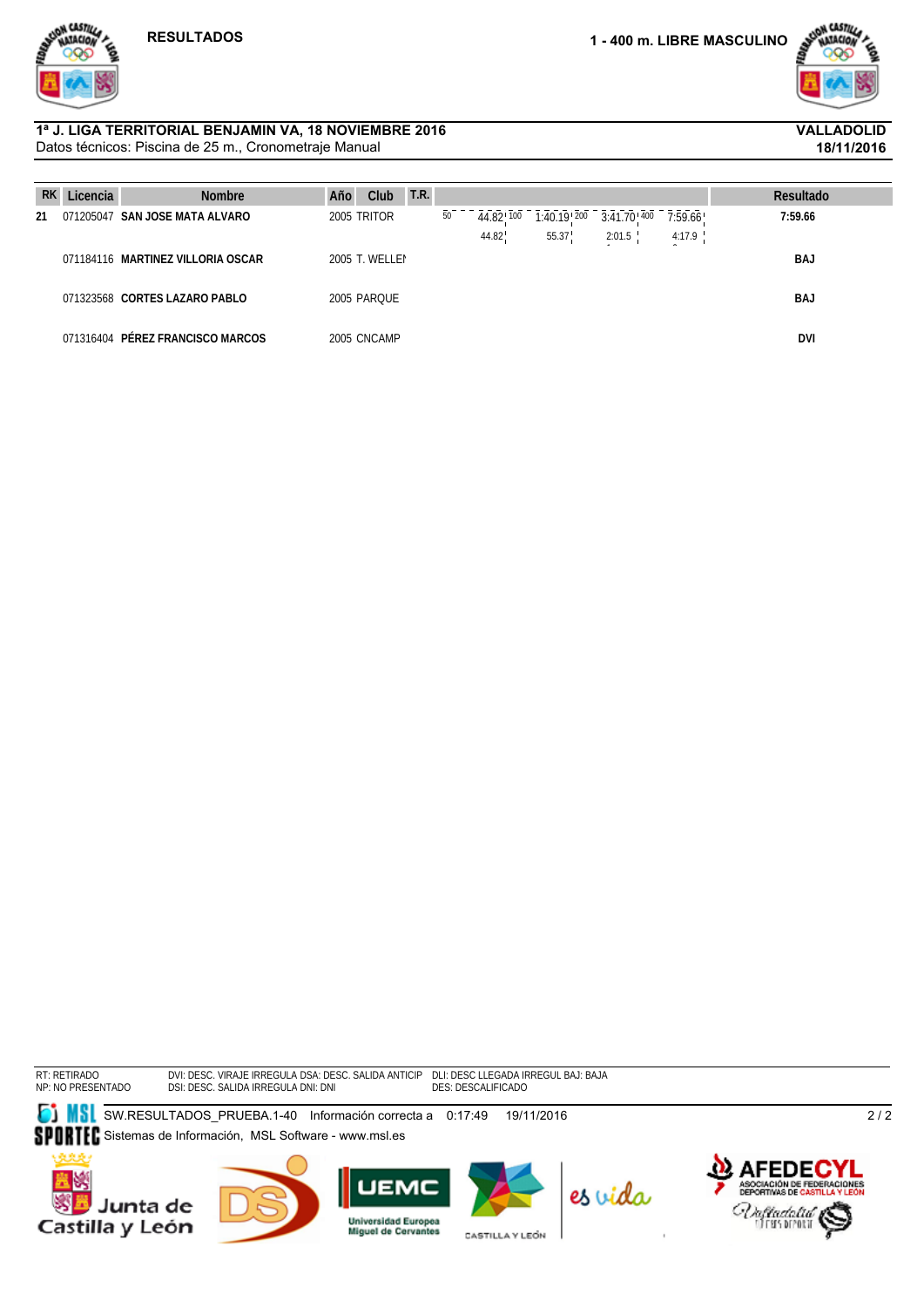**A CASTIL** 

 $6:13.40$ 



**18/11/2016**

### Datos técnicos: Piscina de 25 m., Cronometraje Manual **1ª J. LIGA TERRITORIAL BENJAMIN VA, 18 NOVIEMBRE 2016 VALLADOLID**

39.97 46.92 1:35.8  $\frac{1}{200} - \frac{1}{3:15.29}$ 3:10.6  $\frac{1}{400} - \frac{1}{6.45.48}$ **2** 001475009 **CAMELO NIETO NOA** 2006 TRITOR  $\overline{50}$   $\overline{7}$   $\overline{41.95}$   $\overline{100}$   $\overline{7}$   $\overline{131.01}$   $\overline{200}$   $\overline{3.15.29}$   $\overline{400}$   $\overline{6.45.48}$  6:45.48 41.95  $1:31.01$   $200$ 49.06  $1:44.2$  $\overline{200}$  -  $\overline{3:25.45}$ 3:30.1  $\frac{1}{400} - \frac{1}{7.01.95}$ **3** P00843055 LOPEZ MATOS ALBA 2006 MEDINEN  $\overline{50}$   $\overline{9}$   $\overline{43.59}$   $\overline{100}$   $\overline{7}$   $\overline{36.71}$   $\overline{200}$   $\overline{3.25.45}$   $\overline{400}$   $\overline{7}$   $\overline{10195}$   $\overline{9}$ 43.59  $\overline{43.59}$   $\overline{100}$   $\overline{10.36.21}$   $\overline{200}$ 52.62  $1:49.2$ 3:36.5 **44331 NUNES MATA JUTID** 2006 TRITOR  $\overline{50}$   $\overline{46.83}$   $\overline{100}$   $\overline{1.41.75}$   $\overline{200}$   $\overline{3.32.81}$   $\overline{400}$   $\overline{7.04.02}$  7:04.02 46.83  $\overline{1:41.75}$   $\overline{200}$ 54.92  $3:32.81$ !  $400$  $1:51.0$  $\overline{200} - \overline{3:32.59}$  $7:04.02$ 3:31.2  $\frac{1}{400} - \frac{1}{7.05.01}$ **5** 012435358 **ALVAREZ BLASCO SOFIA** 2006 PARQUE  $\overline{50}$   $\overline{60}$   $\overline{16.87}$   $\overline{100}$   $\overline{16.45}$   $\overline{200}$   $\overline{3.32.59}$   $\overline{400}$   $\overline{7.05.01}$  7:05.01 46.87  $1:40.45$ <sup> $\overline{200}$ </sup> 53.58 1:52.1 3:32.4  $\frac{1}{400} - \frac{1}{7.19.50}$ **6** 043466292 **CUADRADO FERNANDEZ TANIA** 2006 T. WELLEI  $\overline{50}$   $\overline{9}$   $\overline{48.97}$   $\overline{100}$   $\overline{1}$   $\overline{146.19}$   $\overline{200}$   $\overline{9}$   $\overline{3}$  $\overline{39.19}$   $\overline{400}$   $\overline{7}$   $\overline{7}$  $\overline{19.50}$   $\overline{100}$   $\overline{7}$ 48.97  $\overline{1:46.19}$   $\overline{200}$ 57.22  $3:39.19$   $400$  $1:53.0$ 3:40.3 **7** 012430287 **SANTOS SANCHEZ CLAUDIA** 2006 T. WELLEI 50<sup>---</sup>43.53<sup>1</sup> 100 -1.30.31<sup>1</sup> 200 -3.32.69<sup>1</sup> 400 - 7.35.30<sup>1</sup> 43.53  $\overline{43.53}$ ,  $\overline{100}$   $\overline{10.39.31}$ ,  $\overline{200}$ 55.78  $3:32.69$   $\sqrt[7]{100}$ 1:53.3  $\overline{200}$  -  $\overline{4:06.97}$  $7:25.30$ 3:52.6  $\frac{1}{400} - \frac{1}{8.28.38}$ **8** 071232992 **BOCIGAS JIMENEZ CARLOTA** 2006 PARQUE  $\overline{50}$   $\overline{5}$   $\overline{5}$   $\overline{96}$   $\overline{100}$   $\overline{7}$   $\overline{155}$   $\overline{96}$   $\overline{200}$   $\overline{4}$   $\overline{106}$   $\overline{8}$   $\overline{28}$   $\overline{200}$   $\overline{4}$   $\overline{106}$   $\overline{8}$  51.96  $1.55.96$ <sup>1</sup> 200 1:04.0  $\frac{1}{100} - \frac{1}{1.59.45}$  $2:11.0$  $\overline{200} - \overline{4:15.70}$ 4:21.4  $\frac{1}{400} - \frac{1}{8:41.72}$ **9** 071231993 **RUIZ DE LASTRA ROCIO** 2006 PARQUE  $\overline{50}$   $\overline{51}$ ,  $\overline{90}$   $\overline{100}$   $\overline{1}$ ,  $\overline{59}$ ,  $\overline{45}$ ,  $\overline{200}$   $\overline{4}$ ,  $\overline{15}$ ,  $\overline{7}$ ,  $\overline{100}$   $\overline{2}$ ,  $\overline{4}$ ,  $\overline{15}$ ,  $\overline{70}$ ,  $\overline$ 51.90 1:07.5  $2:16.2$ 4:26.0 **10** 071185161 **SAHAGUN VALLECILLO ICIAR** 2006 MORELIA  $\overline{50}$   $\overline{53.02}$   $\overline{100}$   $\overline{1.59.02}$   $\overline{200}$   $\overline{4.17.18}$   $\overline{400}$   $\overline{8.52.00}$  8:52.00 53.02  $\overline{1:59.02}$  $\overline{200}$ 1:06.0  $\frac{1}{100} - \frac{1}{2:04.61}$  $4:17.18$ <sup>100</sup>  $2:18.1$  $\frac{1}{200} - \frac{1}{4:25.64}$  $8:52.00$ 4:34.8  $\frac{1}{400} - \frac{1}{9.08.83}$ **11** 071233951 **BOSCH MARTIN NAIARA** 2006 PARQUE  $\overline{50}$   $\overline{50}$   $\overline{7}$   $\overline{53.87}$   $\overline{100}$   $\overline{200}$   $\overline{204.61}$   $\overline{200}$   $\overline{4.25.64}$   $\overline{400}$   $\overline{9.08.83}$  9:08.83 53.87 1:10.7 2:21.0  $\frac{1}{200} - \frac{1}{4:39.03}$ 4:43.1  $\frac{1}{400} - \frac{1}{9.28.95}$ 12 P01027037 **BASTARDO DAZA MARINA** 2006 MORELIA 50 1.01.44 100 2:13.39 200 4:39.03 400 9:28.95 9:28.95 1:01.4 1:11.9 2:25.6 4:49.9 **13** P01027039 **MOYA RUIZ LAURA** 2006 MORELIA  $\overline{50}$   $\overline{50}$   $\overline{200}$   $\overline{200}$   $\overline{200}$   $\overline{200}$   $\overline{200}$   $\overline{30}$   $\overline{200}$   $\overline{30}$   $\overline{200}$   $\overline{400}$   $\overline{200}$   $\overline{400}$   $\overline{90}$   $\overline{390}$   $\overline{$ 52.37  $2:02.84$ <sup>200</sup> 1:10.4  $4:36.84$ !  $400$  $2:34.0$  $\overline{200}$  -  $\overline{5:00.77}$   $\overline{400}$  -  $\overline{10:20.04}$  $9:39.51$ 5:02.6 **14** 012442231 **ALTUBE SAN JOSE MARINA** 2006 MORELIA  $\overline{50}$   $\overline{0}$   $\overline{100}$   $\overline{69}$   $\overline{100}$   $\overline{20}$   $\overline{20}$   $\overline{20}$   $\overline{20}$   $\overline{20}$   $\overline{7}$   $\overline{100}$   $\overline{20.04}$  **10:20.04** 1:00.6  $\overline{1:08.85}$   $\overline{100}$  $2:19.20$   $200$ 1:18.5  $\frac{1}{100} - \frac{1}{2.33.78}$  $2:41.5$ 5:19.2 **15** P01027040 **SANZ OLIVAR SONIA** 2006 MORELIA  $\overline{50}$  1:08.85  $\overline{100}$  2:33.78  $\overline{200}$  5:33.78  $\overline{200}$  11:38.09 1:08.8 1:24.9 <sup>200</sup> 5:33.72 <sup>400</sup> 11:38.09  $2:59.9$ 6:04.3

 **RK Licencia Nombre Año Club T.R. Resultado 1** 071231007 **DOURAL BARRIO JIMENA** 2006 PARQUE  $\overline{50}$   $\overline{1}$   $\overline{39.97}$   $\overline{100}$   $\overline{1}$   $\overline{26.89}$   $\overline{200}$   $\overline{3}$   $\overline{020}$   $\overline{3}$   $\overline{020}$   $\overline{3}$   $\overline{020}$   $\overline{3}$   $\overline{020}$   $\overline{3}$   $\overline{020$ 

 $39.97$ <sup>100</sup> 1:26.89  $200$ 

 $3:02.71$ !  $400$ 

RT: RETIRADO NP: NO PRESENTADO

DVI: DESC. VIRAJE IRREGULA DSA: DESC. SALIDA ANTICIP DSI: DESC. SALIDA IRREGULA DNI: DNI DLI: DESC LLEGADA IRREGUL BAJ: BAJA DES: DESCALIFICADO

**SUMES EN SW.RESULTADOS PRUEBA.2-40 Información correcta a 0:32:19 19/11/2016** Sistemas de Información, MSL Software - www.msl.es







**16** 071309921 **ESCOLAR ESTEBAN ELSA** 2006 MORELIA  $50 - 7.16.82^{+100} - 2.47.76^{+200} - 5.58.01^{+400} - 12.15.45^{+200}$ 

071232561 **FRAILE MARTIN PAOLA** 2006 PARQUE **BAJ**

071572887 **SERRADOR VILLA ANGELA** 2006 T. WELLEN **BAJ**

1:16.8 2

 $2:47.76$   $200$ 1:30.9

<sup>200</sup> 5:58.01 <sup>400</sup> 12:15.45 3:10.2

6:17.4



CASTILLA Y LEON



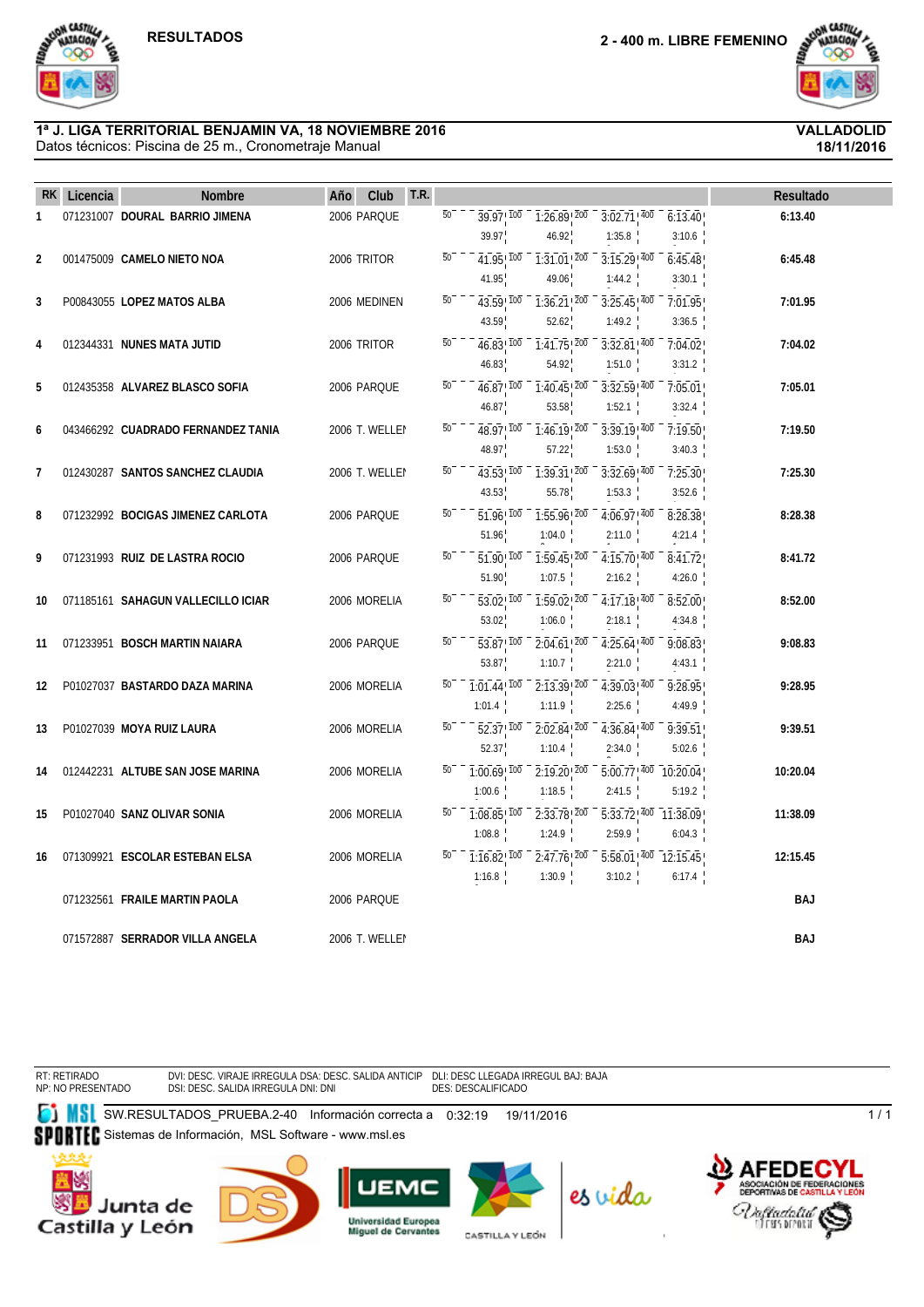

**18/11/2016**

### Datos técnicos: Piscina de 25 m., Cronometraje Manual **1ª J. LIGA TERRITORIAL BENJAMIN VA, 18 NOVIEMBRE 2016 VALLADOLID**

| <b>RK</b> | Licencia | <b>Nombre</b>                       | T.R.<br>Club<br>Año |                 |                                       |                   | Resultado  |
|-----------|----------|-------------------------------------|---------------------|-----------------|---------------------------------------|-------------------|------------|
|           |          | 071315447 CUENA PAJARES MARIO       | 2006 CNCAMP         | $\overline{50}$ | $43.53^{+100}$                        | 1:30.69           | 1:30.69    |
|           |          |                                     |                     |                 | 43.53                                 | 47.16             |            |
| 2         |          | 071185787 GIL MORAL LUCAS           | 2006 PARQUE         | 50              | $\overline{44.97}$ , $\overline{100}$ | 1:33.36           | 1:33.36    |
|           |          |                                     |                     |                 | 44.97                                 | 48.39             |            |
| 3         |          | 071315146 DE LA FUENTE ALONSO DIEGO | 2006 T. WELLEI      | $\overline{50}$ | $46.07$ <sup>100</sup>                | 1:33.83           | 1:33.83    |
|           |          |                                     |                     |                 | 46.07                                 | 47.76             |            |
| 4         |          | 012511993 MATA LOPEZ SERGIO         | 2006 MEDINEN        | $\overline{50}$ | $46.63^{+100}$                        | 1:39.65           | 1:39.65    |
|           |          |                                     |                     |                 | 46.63                                 | 53.02             |            |
| 5         |          | 071316272 LOPEZ BARTOLOME MAURO     | 2006 PARQUE         | 50              | $54.65^{+100}$                        | 1:52.22           | 1:52.22    |
|           |          |                                     |                     |                 | 54.65                                 | 57.57             |            |
| 6         |          | 021730436 CASARES MILAN ALEJANDRO   | 2006 TRITOR         | $\overline{50}$ | $\overline{54.51}$ , $\overline{100}$ | 1:55.18           | 1:55.18    |
| 7         |          | 012434467 FEBRERO HIGUERA JORGE     | 2006 T. WELLEI      | 50              | 54.51                                 | 1:00.6            | 1:59.22    |
|           |          |                                     |                     |                 | $55.77^{+100}$<br>55.77               | 1:59.22<br>1:03.4 |            |
| 8         |          | 071191637 ALONSO MARTINEZ JULIO     | 2006 PARQUE         | 50              | $1:05.52$ ! $100$                     | 2:13.71           | 2:13.71    |
|           |          |                                     |                     |                 | 1:05.5                                | 1:08.1            |            |
|           |          | 071190086 ROY DIEZ FELIPE           | 2006 T. WELLEI      |                 |                                       |                   | <b>DNI</b> |
|           |          |                                     |                     |                 |                                       |                   |            |
|           |          | 012470433 GANGOSO OROBON PABLO      | 2006 PARQUE         |                 |                                       |                   | <b>DNI</b> |

RT: RETIRADO NP: NO PRESENTADO

DVI: DESC. VIRAJE IRREGULA DSI: DESC. SALIDA IRREGULA DSA: DESC. SALIDA ANTICIP DNI: DNI DLI: DESC LLEGADA IRREGUL DES: DESCALIFICADO BAJ: BAJA

**SW.RESULTADOS\_PRUEBA.3-10 Información correcta a 0:40:06 19/11/2016** SPORTEC Sistemas de Información, MSL Software - www.msl.es









CASTILLA Y LEÓN



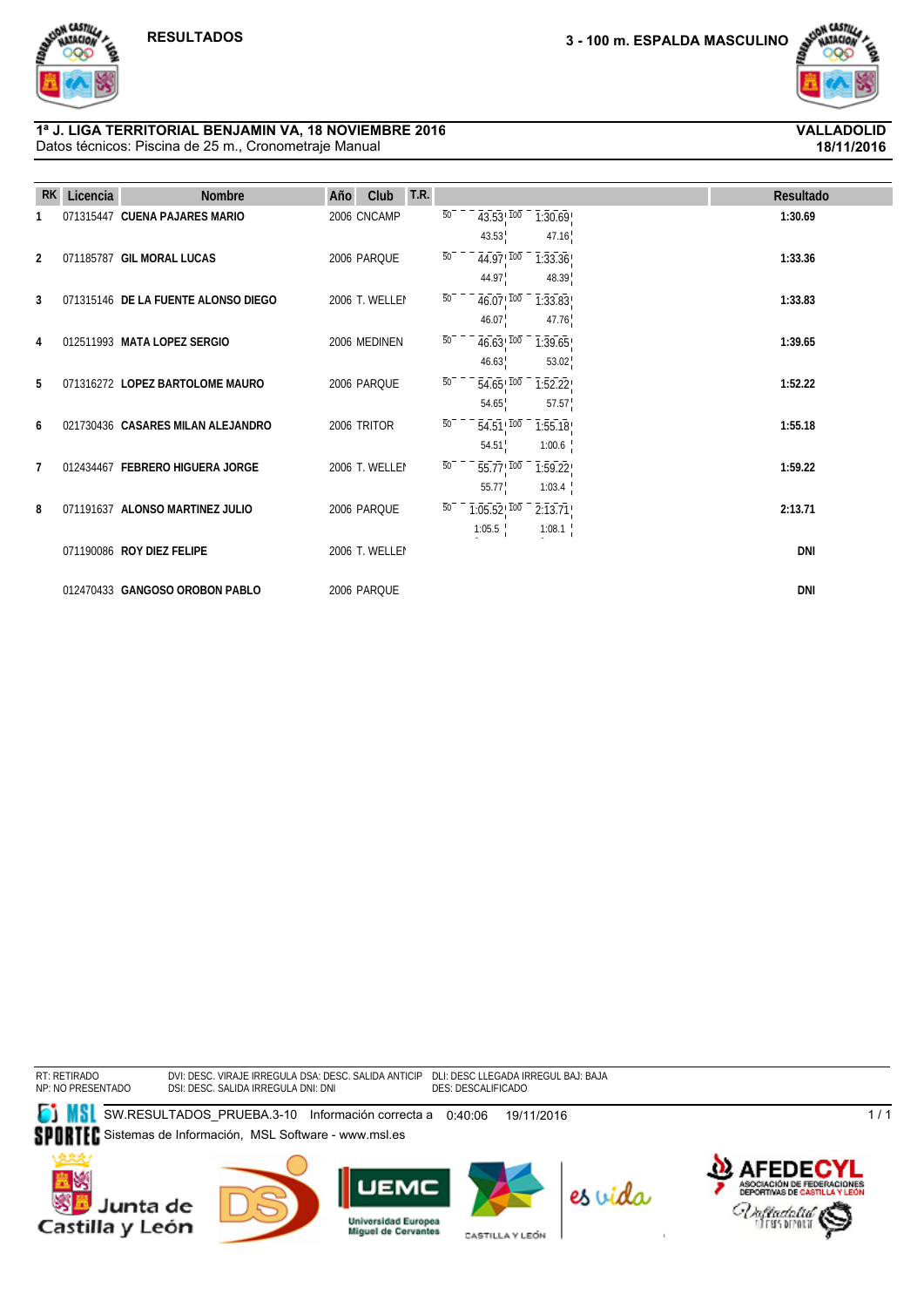

**18/11/2016**

### Datos técnicos: Piscina de 25 m., Cronometraje Manual **1ª J. LIGA TERRITORIAL BENJAMIN VA, 18 NOVIEMBRE 2016 VALLADOLID**

| <b>RK</b>      | Licencia | <b>Nombre</b>                     | Club<br>Año    | T.R. |                 |                                                         |                               | Resultado  |
|----------------|----------|-----------------------------------|----------------|------|-----------------|---------------------------------------------------------|-------------------------------|------------|
| 1              |          | 071327570 DE PABLO GOMEZ SILVIA   | 2007 T. WELLEI |      | $\overline{50}$ | $45.28$ <sup>100</sup><br>45.28                         | $\overline{1:36.03}$<br>50.75 | 1:36.03    |
| 2              |          | 071186777 VIVAR VITORES SARA      | 2007 PARQUE    |      | $\overline{50}$ | $48.20$ ! $100$<br>48.20                                | $\overline{1:}42.28$<br>54.08 | 1:42.28    |
| 3              |          | 050181431 AJATES DEL BOSQUE PAULA | 2007 MEDINEN   |      | $\overline{50}$ | $\overline{50.06}$ $\overline{100}$ –<br>50.06          | 1:46.27<br>56.21              | 1:46.27    |
| 4              |          | 71189404B SANZ GOBERNADO LAURA    | 2007 RIAVALL   |      | $\overline{50}$ | $49.26$ 100<br>49.26                                    | 1:47.83<br>58.57              | 1:47.83    |
| 5              |          | 071315139 MOREDA VILLA NADIA      | 2007 CNCAMP    |      | $\overline{50}$ | $\overline{53.71}$ $\overline{100}$ –                   | 1:56.03                       | 1:56.03    |
| 6              |          | 071189403 FRAILE GOMEZ LUCIA      | 2007 PARQUE    |      | $\overline{50}$ | 53.71<br>$\overline{59.34}$ , $\overline{100}$<br>59.34 | 1:02.3<br>2:04.94<br>1:05.6   | 2:04.94    |
| $\overline{7}$ |          | 012436093 PERRINO MARTÍN DANIELA  | 2007 MORELIA   |      | $\overline{50}$ | $57.03^{+100}$<br>57.03                                 | 2:05.28<br>1:08.2             | 2:05.28    |
| 8              |          | 012345745 CAMPOS SEOANE CLAUDIA   | 2007 TRITOR    |      | $\overline{50}$ | $\overline{55.09}$ <sup>100</sup><br>55.09              | 2:05.64<br>1:10.5             | 2:05.64    |
| 9              |          | 021730901 MARTIN DEL VAL TELMA    | 2007 TRITOR    |      | 50              | $-7.01.76$ , $100$                                      | 2:07.15                       | 2:07.15    |
| 10             |          | 012510575 GARCIA SANTOS INES      | 2007 MEDINEN   |      | $\overline{50}$ | 1:01.7<br>$\overline{59.31}$ $\overline{100}$           | 1:05.3<br>2:07.77             | 2:07.77    |
|                |          | 071319230 MISIEGO SAEZ PAULA      | 2007 T. WELLEI |      |                 | 59.31                                                   | 1:08.4                        | <b>DVI</b> |
|                |          | 071323671 SANCHO VELEZ ASCENSION  | 2007 TRITOR    |      |                 |                                                         |                               | <b>DLI</b> |
|                |          | 012510114 FRAGUA KOLEVA CANDELA   | 2007 MEDINEN   |      |                 |                                                         |                               | DLI        |

RT: RETIRADO NP: NO PRESENTADO

DVI: DESC. VIRAJE IRREGULA DSI: DESC. SALIDA IRREGULA DSA: DESC. SALIDA ANTICIP DNI: DNI DLI: DESC LLEGADA IRREGUL DES: DESCALIFICADO BAJ: BAJA

**SW.RESULTADOS\_PRUEBA.4-10 Información correcta a 0:50:10 19/11/2016** SPORTEC Sistemas de Información, MSL Software - www.msl.es









CASTILLA Y LEÓN

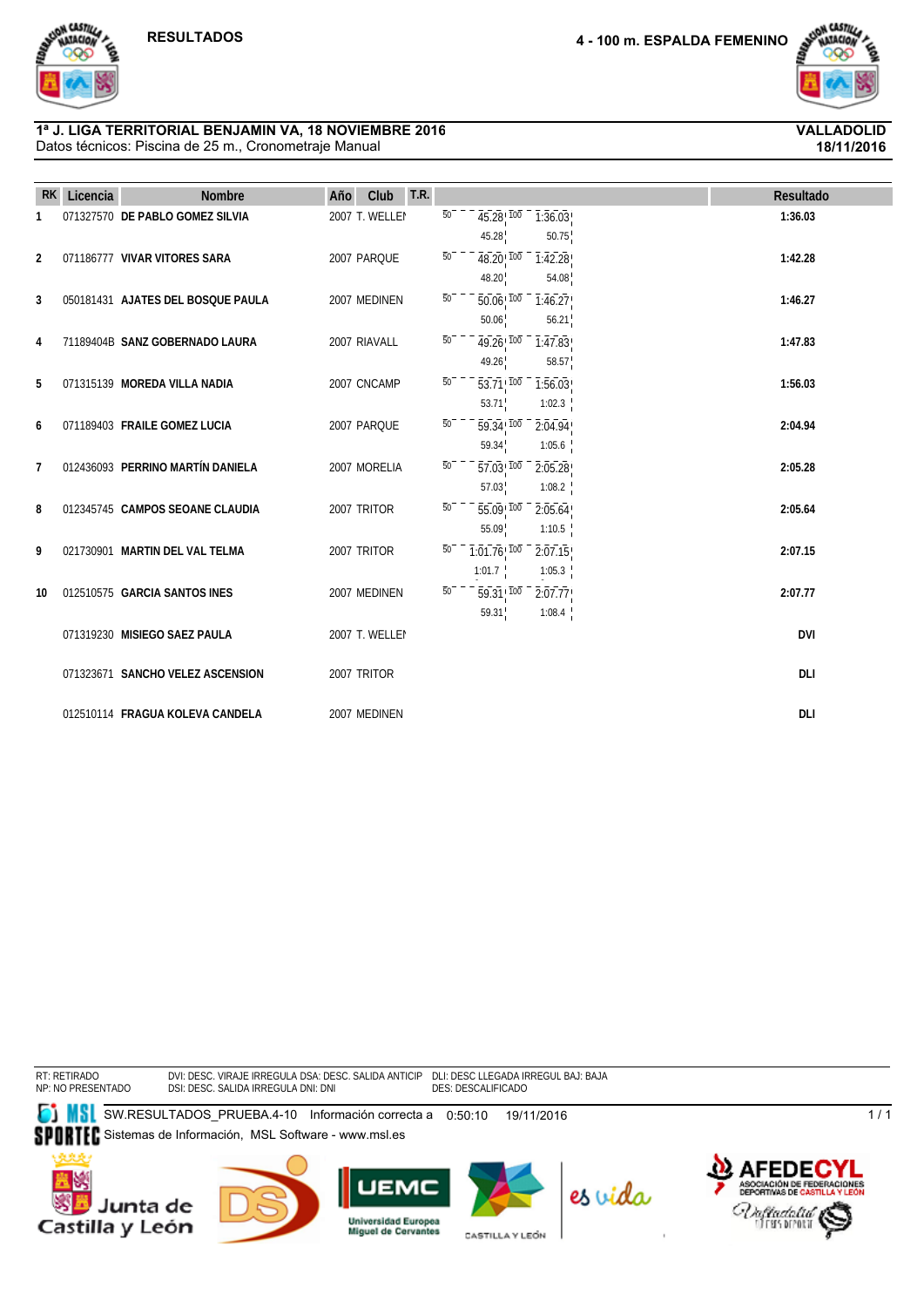a CASTIV

**18/11/2016**

# **1ª J. LIGA TERRITORIAL BENJAMIN VA, 18 NOVIEMBRE 2016 VALLADOLID**

Datos técnicos: Piscina de 25 m., Cronometraje Manual



 **RK Licencia Nombre Año Club T.R. Resultado**

RT: RETIRADO NP: NO PRESENTADO DVI: DESC. VIRAJE IRREGULA DSA: DESC. SALIDA ANTICIP DSI: DESC. SALIDA IRREGULA DNI: DNI

DLI: DESC LLEGADA IRREGUL BAJ: BAJA DES: DESCALIFICADO

SI SW.RESULTADOS\_PRUEBA.5-20 Información correcta a 1:09:28 19/11/2016 Sistemas de Información, MSL Software - www.msl.es Castilla y León







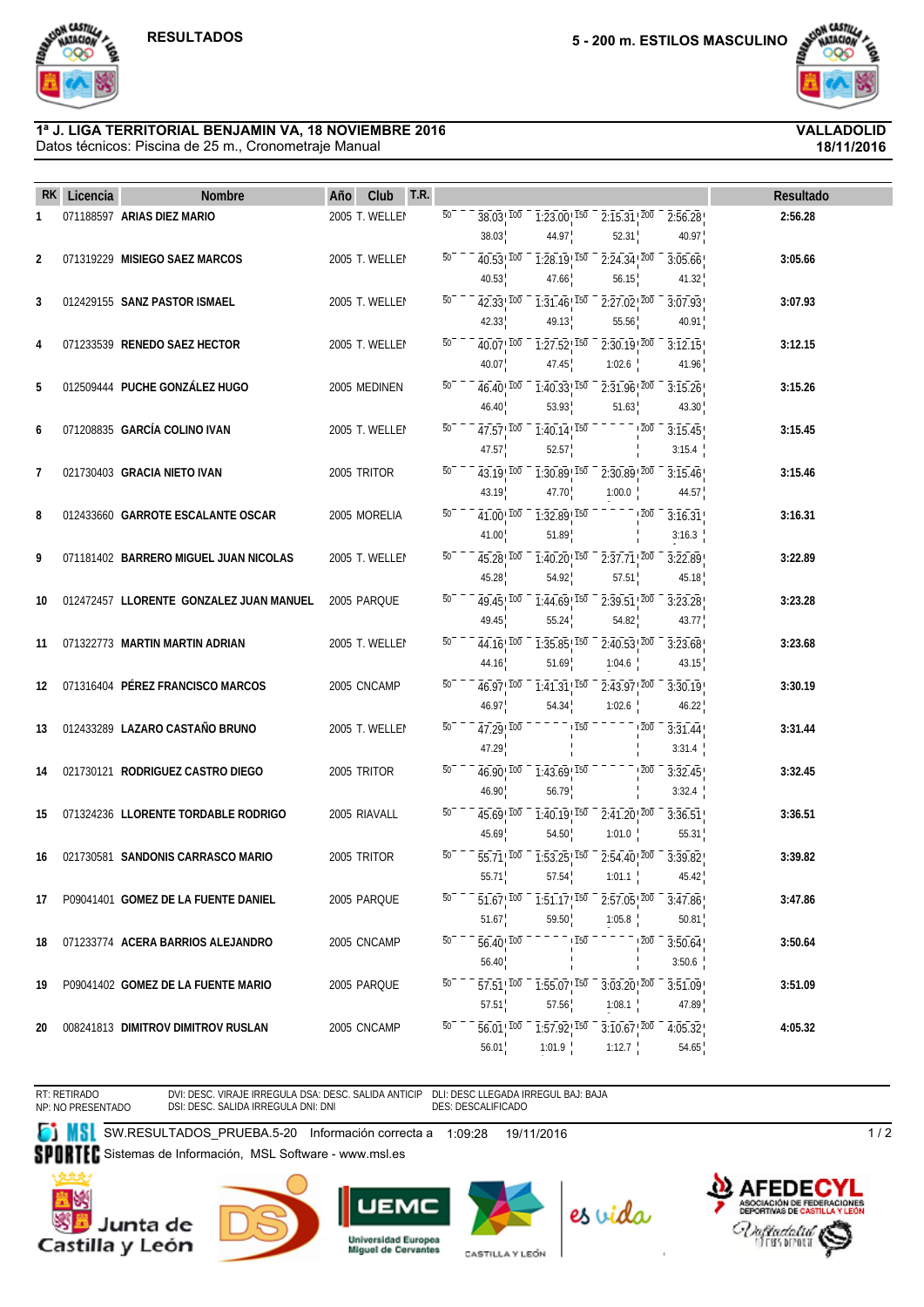



**18/11/2016**

### Datos técnicos: Piscina de 25 m., Cronometraje Manual **1ª J. LIGA TERRITORIAL BENJAMIN VA, 18 NOVIEMBRE 2016 VALLADOLID**

| RK | auor.     | Nombre                                   | Año                 | Club       | 1.5. | <b>Resultadu</b> |
|----|-----------|------------------------------------------|---------------------|------------|------|------------------|
|    | 071184116 | MAR <sub>1</sub><br>TINEZ VILLORIA OSCAR | ำ∩∩⊏<br><b>COUZ</b> | <b>WEI</b> |      | <b>BAJ</b>       |

RT: RETIRADO NP: NO PRESENTADO DVI: DESC. VIRAJE IRREGULA DSI: DESC. SALIDA IRREGULA DSA: DESC. SALIDA ANTICIP DNI: DNI DLI: DESC LLEGADA IRREGUL DES: DESCALIFICADO BAJ: BAJA

**SU**SW.RESULTADOS\_PRUEBA.5-20 Información correcta a 1:09:28 19/11/2016











CASTILLA Y LEÓN



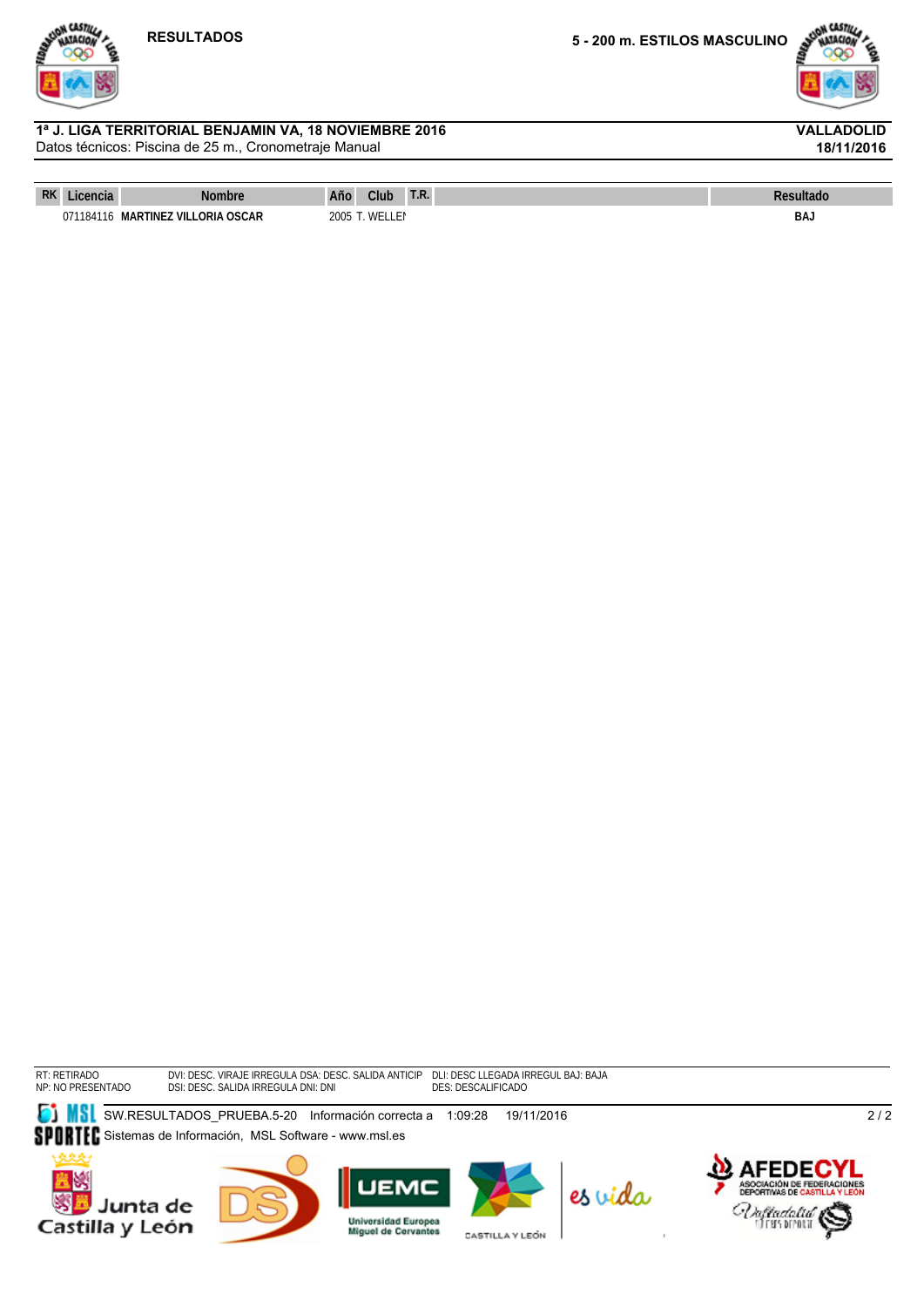

**18/11/2016**

### Datos técnicos: Piscina de 25 m., Cronometraje Manual **1ª J. LIGA TERRITORIAL BENJAMIN VA, 18 NOVIEMBRE 2016 VALLADOLID**

| <b>RK</b>      | Licencia  | <b>Nombre</b>                      | T.R.<br>Club<br>Año |                 |                                       |                                         |                                         |         | Resultado  |
|----------------|-----------|------------------------------------|---------------------|-----------------|---------------------------------------|-----------------------------------------|-----------------------------------------|---------|------------|
|                | 071231007 | DOURAL BARRIO JIMENA               | 2006 PARQUE         | $\overline{50}$ | $\overline{48.40}$ , $\overline{100}$ | $\overline{1:40.83}$ , $\overline{150}$ | $\overline{2:}41.95$ , $\overline{200}$ | 3:27.56 | 3:27.56    |
|                |           |                                    |                     |                 | 48.40                                 | 52.43                                   | 1:01.1                                  | 45.61   |            |
| $\overline{2}$ |           | 001475009 CAMELO NIETO NOA         | 2006 TRITOR         | 50              | $49.73^{+100}$                        | $1:43.10^{1150}$                        | $2:47.51^{+200}$                        | 3:35.89 | 3:35.89    |
|                |           |                                    |                     |                 | 49.73                                 | 53.37                                   | 1:04.4                                  | 48.38   |            |
| 3              |           | P00843055 LOPEZ MATOS ALBA         | 2006 MEDINEN        | $\overline{50}$ | $\overline{52.40}$ , $\overline{100}$ | $\overline{150}$                        | $\overline{200}$                        | 3:38.70 | 3:38.70    |
|                |           |                                    |                     |                 | 52.40                                 |                                         |                                         | 3:38.7  |            |
| 4              |           | 012344331 NUNES MATA JUTID         | 2006 TRITOR         | 50              | $54.30^{+700}$                        | $\overline{2:01.58}$ , $\overline{150}$ | $3:08.50$ <sup>200</sup>                | 4:00.65 | 4:00.65    |
|                |           |                                    |                     |                 | 54.30                                 | 1:07.2                                  | 1:06.9                                  | 52.15   |            |
| 5              |           | 043466292 CUADRADO FERNANDEZ TANIA | 2006 T. WELLEI      | 50              | $58.82^{+100}_{-}$                    | $2:03.69$ <sup>150</sup>                | $3:08.70$ <sup>200</sup>                | 4:03.34 | 4:03.34    |
|                |           |                                    |                     |                 | 58.82                                 | 1:04.8                                  | 1:05.0                                  | 54.64   |            |
| 6              |           | 012430287 SANTOS SANCHEZ CLAUDIA   | 2006 T. WELLEI      | 50              | $\overline{58.27}$ , $\overline{100}$ | $2:01.71$ ! $150$                       | $\overline{200}$                        | 4:17.59 | 4:17.59    |
|                |           |                                    |                     |                 | 58.27                                 | 1:03.4                                  |                                         | 4:17.5  |            |
|                |           | 071232561 FRAILE MARTIN PAOLA      | 2006 PARQUE         |                 |                                       |                                         |                                         |         | <b>BAJ</b> |
|                |           |                                    |                     |                 |                                       |                                         |                                         |         |            |
|                |           | 071232992 BOCIGAS JIMENEZ CARLOTA  | 2006 PARQUE         |                 |                                       |                                         |                                         |         | <b>BAJ</b> |
|                |           | PO1473001 DELGADO DE LEON LEONOR   | 2006 PARQUE         |                 |                                       |                                         |                                         |         | <b>DVI</b> |
|                |           |                                    |                     |                 |                                       |                                         |                                         |         |            |

RT: RETIRADO NP: NO PRESENTADO

DVI: DESC. VIRAJE IRREGULA DSI: DESC. SALIDA IRREGULA DSA: DESC. SALIDA ANTICIP DNI: DNI DLI: DESC LLEGADA IRREGUL DES: DESCALIFICADO BAJ: BAJA

**SW.RESULTADOS\_PRUEBA.6-20 Información correcta a 1:14:49 19/11/2016** SPORTEC Sistemas de Información, MSL Software - www.msl.es









CASTILLA Y LEÓN



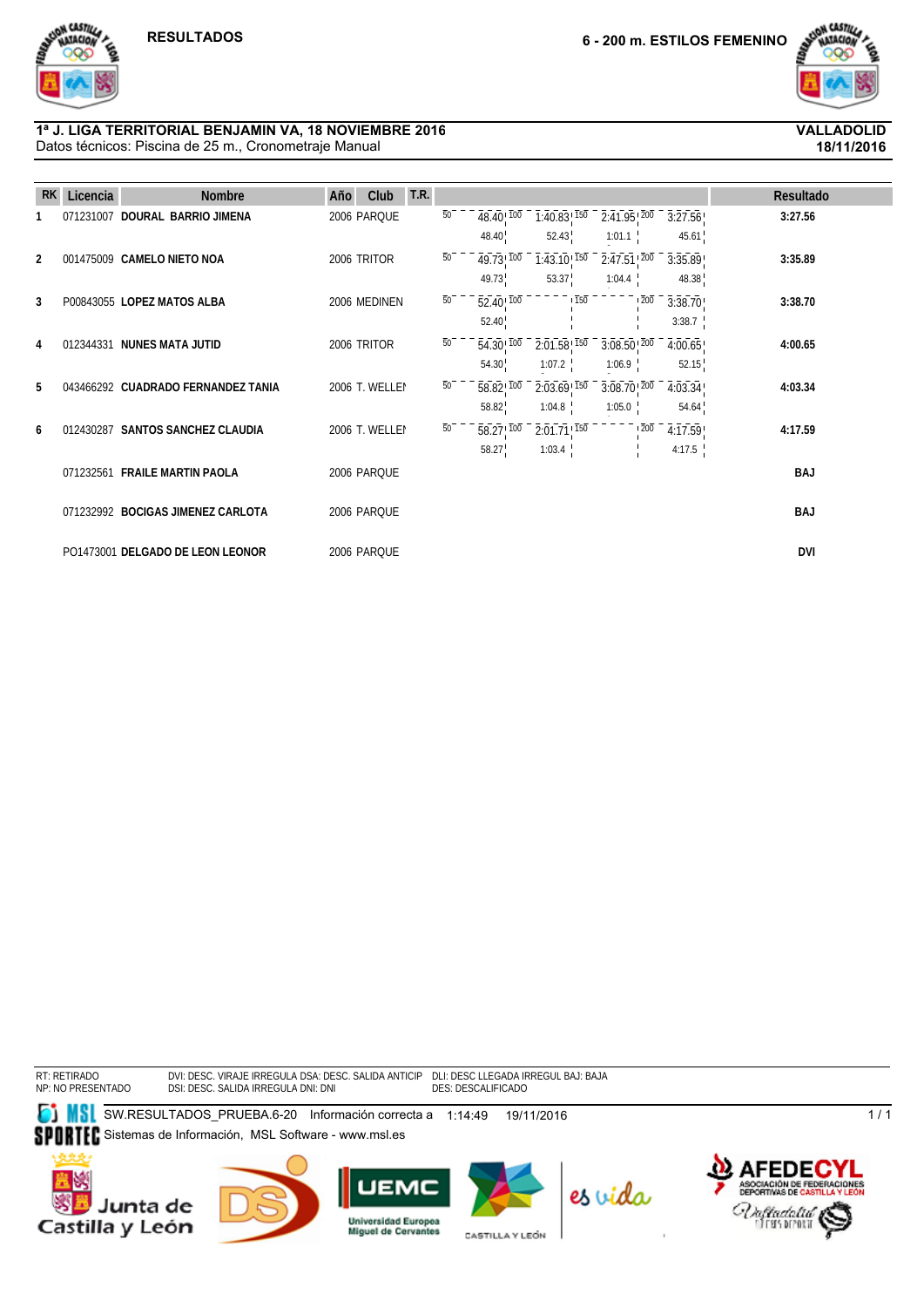

### Datos técnicos: Piscina de 25 m., Cronometraje Manual **1ª J. LIGA TERRITORIAL BENJAMIN VA, 18 NOVIEMBRE 2016 VALLADOLID**



ON CASTIL

# **18/11/2016**

| <b>RK</b>      | Licencia | <b>Nombre</b>                       | <b>T.R.</b><br>Año<br>Club |                            | Resultado |
|----------------|----------|-------------------------------------|----------------------------|----------------------------|-----------|
|                |          | 071315146 DE LA FUENTE ALONSO DIEGO | 2006 T. WELLEI             | $\overline{50}$<br>49.91   | 49.91     |
|                |          |                                     |                            | 49.91                      |           |
| $\overline{2}$ |          | 071185787 GIL MORAL LUCAS           | 2006 PARQUE                | $\overline{50}$<br>52.83   | 52.83     |
|                |          |                                     |                            | 52.83                      |           |
| 3              |          | 071315447 CUENA PAJARES MARIO       | 2006 CNCAMP                | $\overline{50}$<br>53.82   | 53.82     |
|                |          |                                     |                            | 53.82                      |           |
| 4              |          | 012511993 MATA LOPEZ SERGIO         | 2006 MEDINEN               | 50<br>54.69                | 54.69     |
|                |          |                                     |                            | 54.69                      |           |
| 5              |          | 071316272 LOPEZ BARTOLOME MAURO     | 2006 PARQUE                | $\overline{50}$<br>57.01   | 57.01     |
|                |          |                                     |                            | 57.01                      |           |
| 6              |          | 071316362 GOMEZ CORTIJO DAVID       | 2006 PARQUE                | 50<br>58.13                | 58.13     |
|                |          |                                     |                            | 58.13                      |           |
| 7              |          | 012434467 FEBRERO HIGUERA JORGE     | 2006 T. WELLEI             | 50<br>1:05.67              | 1:05.67   |
|                |          |                                     |                            | 1:05.6                     |           |
| 8              |          | 071190086 ROY DIEZ FELIPE           | 2006 T. WELLEI             | $\overline{50}$<br>1:07.51 | 1:07.51   |
|                |          |                                     |                            | 1:07.5                     |           |

1

RT: RETIRADO NP: NO PRESENTADO

DVI: DESC. VIRAJE IRREGULA DSI: DESC. SALIDA IRREGULA DSA: DESC. SALIDA ANTICIP DNI: DNI DLI: DESC LLEGADA IRREGUL DES: DESCALIFICADO BAJ: BAJA

**SW.RESULTADOS\_PRUEBA.7-50 Información correcta a 1:17:33 19/11/2016** SPORTEC Sistemas de Información, MSL Software - www.msl.es









CASTILLA Y LEÓN